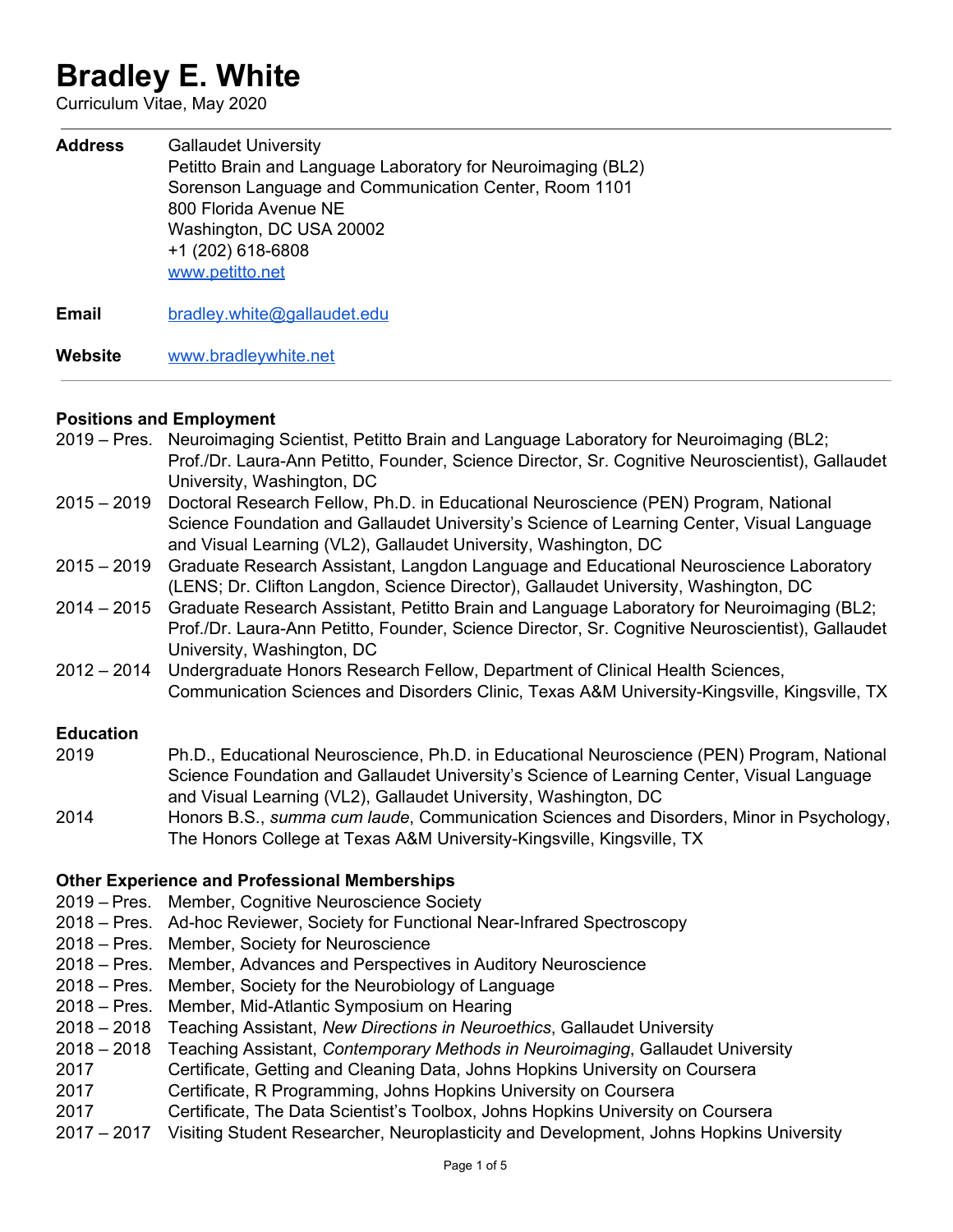– 2017 Chair-Elect, Student Leadership Team, NSF-Gallaudet Science of Learning Center, VL2 – 2016 Visiting Student Researcher, Neuroplasticity, Georgetown University Medical Center Certificate, fMRI, Center for Functional & Molecular Imaging, Georgetown Univ. Medical Center – 2019 President's List Scholar, Graduate School, Gallaudet University – 2019 Student Scholar, NSF-Gallaudet University Science of Learning Center, VL2 – 2016 Ad-hoc Member, Research Committee, The Graduate Student Association, Gallaudet University – 2015 Consultant, Speech, Hearing, and Aural (Re)habilitation Program, Gallaudet University – 2015 Teaching Assistant, Audiology/Hearing Tech. for Educators & Counselors, Gallaudet University Certificate, fNIRS, NSF-Gallaudet, Petitto Brain and Language Laboratory for Neuroimaging – 2019 Ad-hoc Reviewer, VL2 Student Review Committee, Gallaudet University – 2015 Member, Student Academy of Audiology, Gallaudet University – 2014 Sole Founder and President, Student Audiology Forum, Texas A&M University-Kingsville – 2014 Member, Texas Speech, Language, and Hearing Association – Pres. Member, (National Student/American) Speech, Language, and Hearing Association

# **Honors and Awards**

- 2020 Ph.D. in Educational Neuroscience Outstanding Research Award, Gallaudet University
- 2019 Travel Award (Helsinki, Finland), Office of the Dean, Graduate School, Gallaudet University
- 2019 Travel Award (San Francisco, CA), Office of the Dean, Graduate School, Gallaudet University
- 2018 Travel Award (Boston, MA), Office of the Dean, Graduate School, Gallaudet University
- 2018 Travel Award (San Diego, CA), Office of the Dean, Graduate School, Gallaudet University
- 2018 Travel Award (Québec City, Canada), Office of the Dean, Graduate School, Gallaudet University
- 2018 Travel Award (Québec City, Canada), Society for the Neurobiology of Language
- 2017 Ph.D. in Educational Neuroscience Research-Based Translation Award, Gallaudet University
- 2017 Training Scholarship (Johns Hopkins University), T. R. and V. M. Johnson Scholarship Foundation
- 2014 Honors B.S. with distinction (*summa cum laude*), The Honors College, Texas A&M University-Kingsville
- 2014 Travel Award (Houston, TX), The Honors College, Texas A&M University-Kingsville
- 2013 Best Undergraduate Presentation, Texas A&M University-System Pathways Research Symposium
- 2013 Debater of the Year, Department of Art, Communication, and Theater, Texas A&M University-Kingsville

# **Manuscripts**

- 1. **White, B.E.** (2019, July). *The role of auditory experience in the neurocognitive systems for everyday and effortful listening* (Doctoral dissertation, Gallaudet University).
- 2. **White, B. E.** (2017, May). *A longitudinal investigation of the relation between numerical estimation skill and brain activation during arithmetic* (Doctoral qualifying paper, Gallaudet University).
- 3. **White, B. E.** (2014, May). *Auditory Attention Processing in Aphasia* (Honors B.S. thesis, Texas A&M University-Kingsville).

# **Conference Presentations and Posters**

- 1. **White, B.E.**, & Langdon, C. (2019, August). *Listening experience and syntactic complexity modulate neural networks for speech and language: A functional near-infrared spectroscopy study.* Poster presentation at the annual meeting of the Society for the Neurobiology of Language, Helsinki, Finland.
- 2. **White, B. E.**, Berger, L., & Langdon, C. (2019, March). *Early auditory experience modulates resting state functional connectivity networks: A functional near-infrared spectroscopy study.* Poster presentation at the annual meeting of the Cognitive Neuroscience Society, San Francisco, CA.
- 3. **White, B. E.**, Kushalnagar, P., & Langdon, C. (2018, November). *The role of auditory experience in patient reported outcomes and task performance for effortful listening.* Poster presentation at the annual convention of the American Speech, Language, and Hearing Association, Boston, MA.
- 4. **White, B. E.**, & Langdon, C. (2018, November). *Functional connectivity in the language network in response to syntactic complexity and acoustic degradation: A functional near-infrared spectroscopy study.* Poster presentation at the annual meeting of the Society for Neuroscience, San Diego, CA.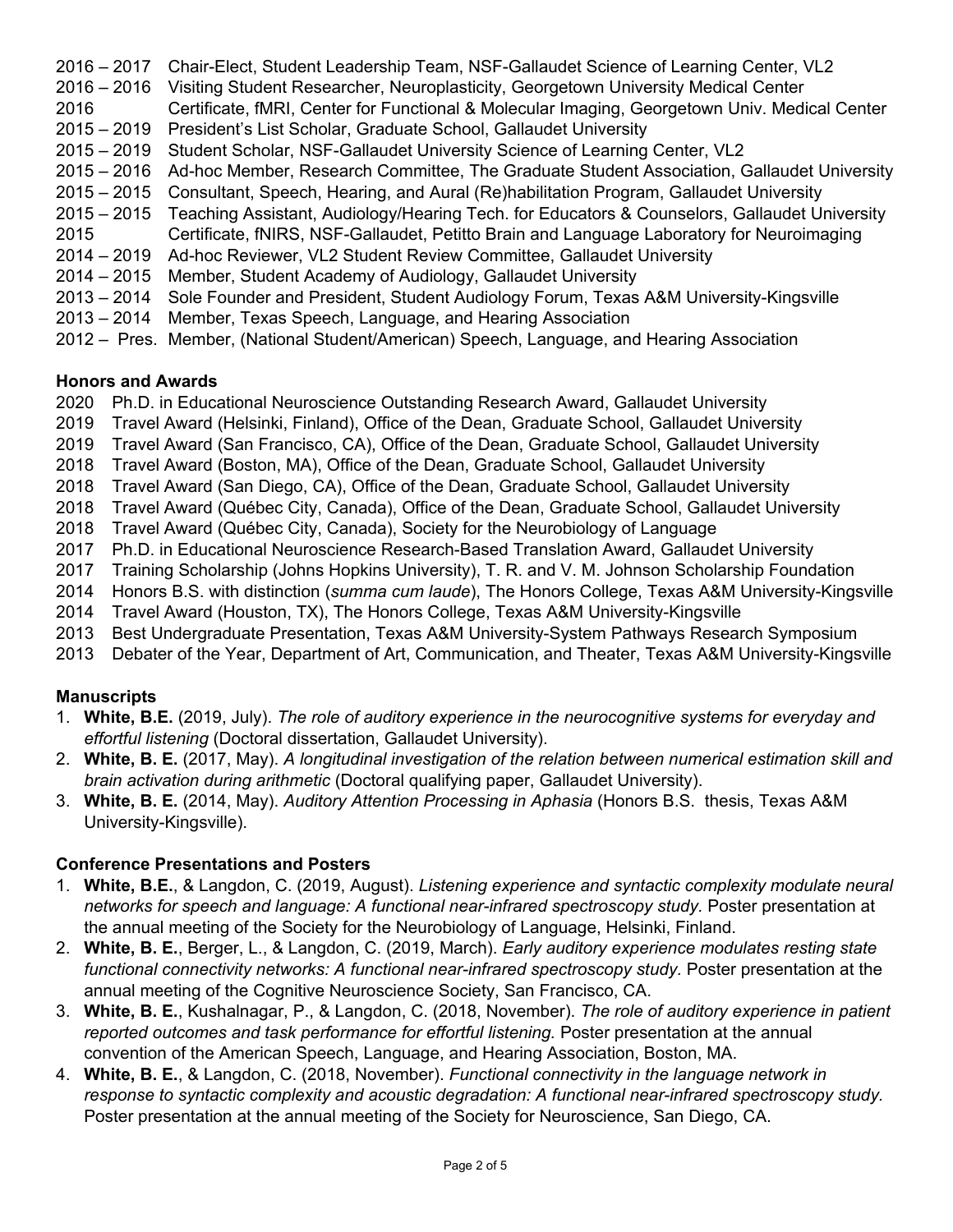- 5. **White, B. E.**, & Langdon, C. (2018, November). *The role of auditory experience in the neural systems for effortful listening.* Poster presentation at the annual symposium on Advances and Perspectives in Auditory Neuroscience, San Diego, CA.
- 6. **White, B. E.**, & Langdon, C. (2018, October). *The role of auditory experience in the neurobiological systems for effortful listening.* Translational presentation at the annual Gallaudet University Research Expo on Interdisciplinary Research, Washington, DC.
- 7. **White, B. E.**, & Langdon, C. (2018, August). *Hierarchical processing of degraded speech: A functional near-infrared spectroscopy study.* Poster presentation at the annual meeting of the Society for the Neurobiology of Language, Québec City, QC, Canada.
- 8. **White, B. E.**, & Langdon, C. (2018, January). *Auditory experience and the neurobiological systems for effortful listening: A combined optical neuroimaging and thermal infrared imaging study*. Presentation at the Mid-Atlantic Symposium on Hearing, College Park, MD.
- 9. **White, B. E.**, & Langdon, C. (2017, March). *Investigating the neural systems for effortful listening: A combined fNIRS and fIRT imaging study*. Poster presentation at the annual Gallaudet University Research Expo on, Washington, DC.
- 10. **White, B. E.** (2014, May). *Auditory attention processing in aphasia*. Presentation at the Texas A&M University-Kingsville Honors College Research Symposium, Kingsville, TX.
- 11. **White, B. E.**, Swartz, E., & Ball, A. (2014, March). *Non-language auditory attention processing in aphasia*. Presentation at the 58th Annual Convention and Exhibition of the Texas Speech-Language-Hearing Association, Houston, TX.
- 12. **White, B. E.**, Swartz, E., & Ball, A. (2013, November). *Non-language auditory attention processing in aphasia*. Presentation at the Texas A&M University System Annual Pathways Student Research Symposium, Kingsville, TX.

# **Invited Talks and Guest Lectures**

- 1. **White, B. E.** (2020, February). *Listening Effort and Neurocognitive Plasticity in Hearing Aid and Cochlear Implant Users*. Presentation at the Department of Linguistics and Cognitive Science, University of Delaware, Newark, DE.
- 2. **White, B. E.** (2018, October). *Descriptive and inferential statistics in R*. Presentation at the Ph.D. in Educational Neuroscience Program, NSF-Gallaudet University Science of Learning Center, Visual Language and Visual Learning, Washington, DC.
- 3. **White, B. E.** (2018, September). *Statistical programming in R*. Presentation at the Ph.D. in Educational Neuroscience Program, NSF-Gallaudet University Science of Learning Center, Visual Language and Visual Learning, Washington, DC.
- 4. **White, B. E.** (2018, May). *The role of auditory experience on the neurobiological systems for effortful listening*. Presentation at the Neuroimaging with fNIRS: Basic to Advanced Concepts workshop hosted by NIRx Medical Technologies, Ph.D. in Educational Neuroscience Program, NSF-Gallaudet University Science of Learning Center, Visual Language and Visual Learning, Washington, DC.
- 5. **White, B. E.** (2018, April). *Resting state functional connectivity: Methodological and statistical approaches for functional near-infrared spectroscopy*. Presentation at the Language and Educational Neuroscience Laboratory, Ph.D. in Educational Neuroscience Program, NSF-Gallaudet University Science of Learning Center, Visual Language and Visual Learning, Washington, DC.
- 6. **White, B. E.** (2018, April). *Task-based functional connectivity: Methodological and statistical approaches for functional near-infrared spectroscopy*. Presentation at the Language and Educational Neuroscience Laboratory, Ph.D. in Educational Neuroscience Program, NSF-Gallaudet University Science of Learning Center, Visual Language and Visual Learning, Washington, DC.
- 7. **White, B. E.** (2017, October). *Auditory perception in sensorineural hearing loss*. Presentation at the Department of Psychological and Brain Sciences, Johns Hopkins University, Baltimore, MD.
- 8. **White, B. E.** (2017, September). *Programming and inferential statistics in R*. Presentation at the Ph.D. in Educational Neuroscience Program, NSF-Gallaudet University Science of Learning Center, Visual Language and Visual Learning, Washington, DC.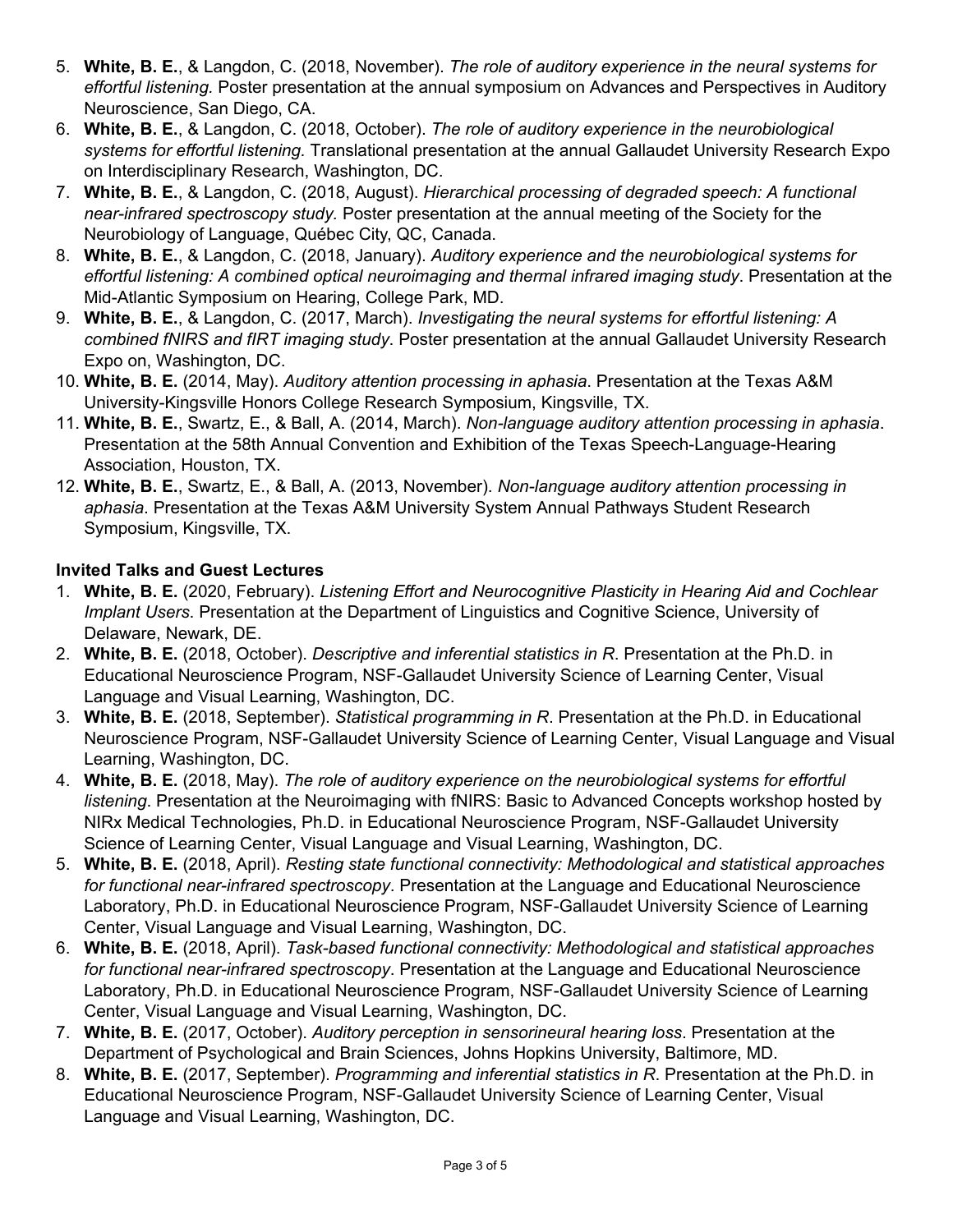- 9. **White, B. E.** (2017, September). *Introduction to programming and descriptive statistics in R and RStudio*. Presentation at the Ph.D. in Educational Neuroscience Program, NSF-Gallaudet University Science of Learning Center, Visual Language and Visual Learning, Washington, DC.
- 10. **White, B. E.** (2017, June). *Language acquisition in the auditory, visual, and tactile modalities*. Presentation at the annual National Federation of the Blind Youth Slam, Towson, MD.
- 11. **White, B. E.** & Berteletti, I. (2017, June). *A longitudinal investigation of the relation between numerical estimation skill and brain activation during arithmetic*. Presentation at the Neuroplasticity and Development Laboratory, Department of Psychological and Brain Sciences, Johns Hopkins University, Baltimore, MD.
- 12. **White, B. E.** (2016, June). *Zombie brainz: An introduction to neuroimaging data analysis for young scholars*. Presentation at the annual Young Scholars Program: Exploring the Sciences, Gallaudet University, Washington, DC.
- 13. Andriola, D., & **White, B. E.** (2016, May). *Early language acquisition*. Presentation at the Family Support and Research Center, Maryland School for the Deaf-Columbia, Columbia, MD.
- 14. Kubicek, E., **White, B. E.**, & Williams, J. (2015, December). *Speech, language, and hearing sciences*. Presentation at the annual Student Network Retreat, NSF-Gallaudet University Science of Learning Center, Visual Language and Visual Learning, Washington, DC.
- 15. Contreras, J., & **White, B. E.** (2014, November). Language assessments and what they mean for researchers. Presentation at the annual Student Network Retreat, NSF-Gallaudet University Science of Learning Center, Visual Language and Visual Learning, Washington, DC.
- 16. **White, B. E.**, & Harvey, S. (2014, November). *The Petitto Brain and Language Laboratory for Neuroimaging (BL2): Brief introduction and overview*. Presentation at the annual Student Network Retreat, NSF-Gallaudet University Science of Learning Center, Visual Language and Visual Learning, Washington, DC.
- 17. **White, B. E.** (2014, March). *Congenital sensorineural hearing loss: A narrative and commentary*. Presentation at the American Sign Language and Interpreting Program Forum, Del Mar College, Corpus Christi, TX.
- 18. **White, B. E.**, Elizondo, S., & Garcia, M. (2014, February). *Introduction to hearing amplification devices, aids, and implants*. Presentation at the Student Audiology Forum, Texas A&M University-Kingsville, Kingsville, TX.
- 19. **White, B. E.** (2014, January). *Introduction to models of disability*. Presentation at the Student Audiology Forum, Texas A&M University-Kingsville, Kingsville, TX.
- 20. **White, B. E.** (2013, November). *Overview of the electrophysiology of the brain and introduction to electroencephalography (EEG)*. Presentation at the Department of Clinical Health Sciences, Texas A&M University-Kingsville, Kingsville, TX.
- 21. **White, B. E.** (2013, November). *The use of electroencephalography in aphasia and apraxia*. Presentation at the Department of Clinical Health Sciences, Texas A&M University-Kingsville, Kingsville, TX.
- 22. **White, B. E.**, Becerra, M., Elizondo, S., & Garcia, M. (2013, November). *Introduction to hearing amplification devices, aids, and implants*. Presentation at the Student Audiology Forum, Texas A&M University-Kingsville, Kingsville, TX.
- 23. **White, B. E.** (2013, October). *Hearing loss and hearing loss prevention*. Presentation at the Student Audiology Forum, Texas A&M University-Kingsville, Kingsville, TX.
- 24. **White, B. E.** (2013, September). *Audiology: An overview*. Presentation at the Student Audiology Forum, Texas A&M University-Kingsville, Kingsville, TX.
- 25. **White, B. E.** (2013, June). *Electroencephalography (EEG): An overview and timeline*. Presentation at the Department of Clinical Health Sciences, Texas A&M University-Kingsville, Kingsville, TX.

## **Other Deliverables**

- 1. **White, B. E.** (2018, April). *Building the visual vocabulary: A resource guide on vocabulary development in young deaf and hard-of-hearing children*. Available at [https://www.visvoc.bradleywhite.net](https://www.visvoc.bradleywhite.net/)
- 2. **White, B. E.** (2018, April). *Tips for facilitating vocabulary development: A resource guide on vocabulary development in young deaf and hard-of-hearing children*. Available at <https://www.visvoc.bradleywhite.net/assets/files/white16-tipsforfacilitatingvocabularydevelopment.pdf>